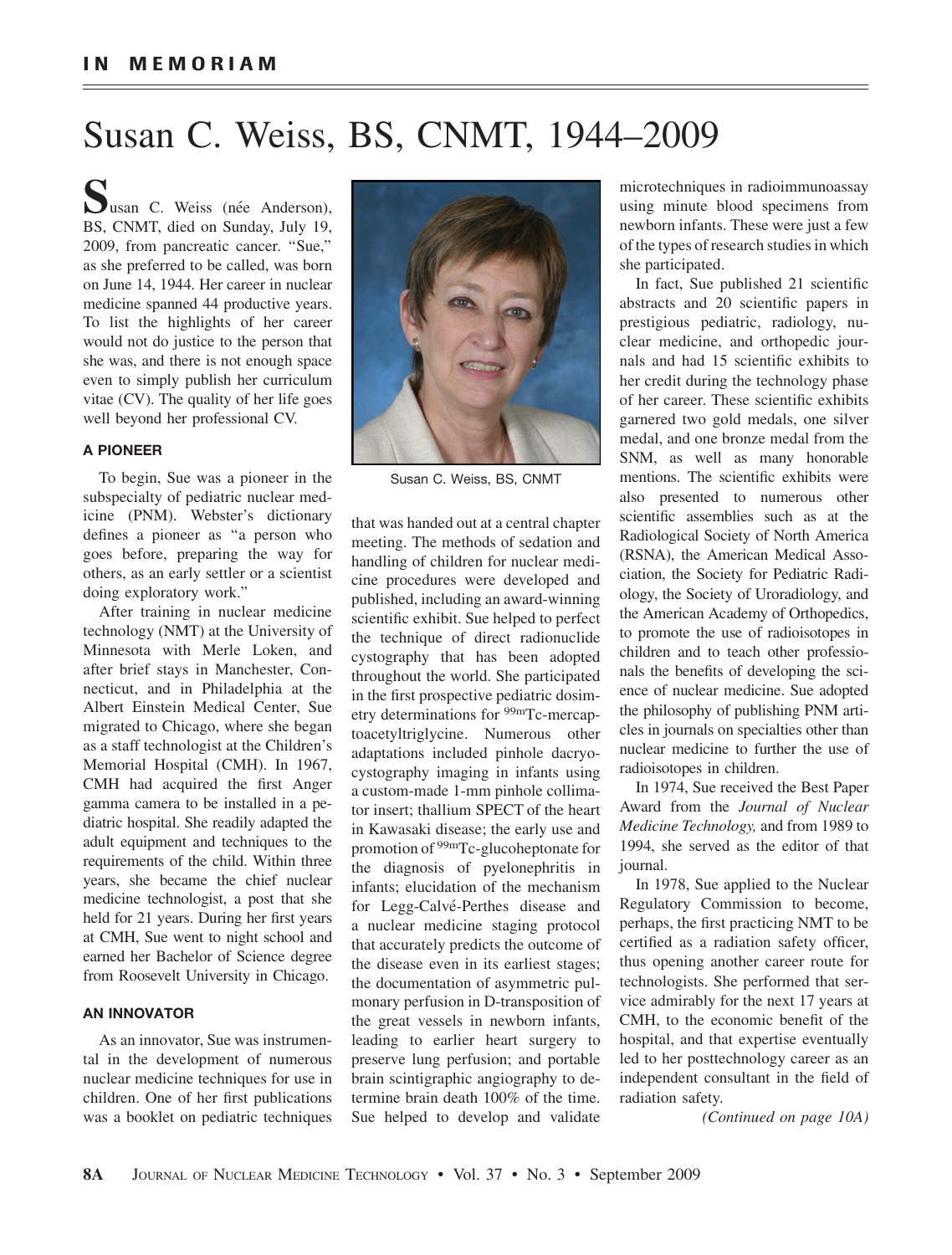(Continued from page 8A)

### A VOLUNTEER

As a volunteer, Sue was always the first to say, "OK, I'll do it." For many years, Sue was the first in line for the regular blood donation drives at the hospital. She often said it was for the cookie and the orange juice. The first SPECT brain scintigram was performed on Sue, and we chided her about what she would do if the scintigram did not show anything. We learned from her experience that SPECT imaging in those days was not a simple task for children, because of the long imaging times. That led her to develop improved immobilization devices for use in children. We worked with industry representatives on many projects to adapt their equipment to all sizes and weights of children.

#### A MENTOR

As a mentor, Sue monitored, coached, and taught NMT students from Triton and DuPage Colleges. In addition, nuclear medicine physician residents from Northwestern University Medical School, the Hines VA Hospital, the Cook County Hospital, and the United States Armed Forces Nuclear Medicine training programs all received PNM training at CMH. Technologists and physicians came to Chicago on training scholarships from their home countries in Canada, Japan, Germany, Chile, Belgium, Turkey, Kuwait, and Australia and spent time with Sue learning the wherewithal of dealing with pediatric patients. The International Atomic Energy Agency sponsored international physician trainees to come to CMH. Countless physician resident trainees from radiology, urology, pediatrics, orthopedics, and other disciplines who also rotated through CMH benefited from her knowledge and wisdom. In addition, numerous already-practicing nuclear medicine physicians, scientists, and technologists came to Chicago to learn our techniques. It is no wonder that Sue was recognized as an international star in nuclear medicine.

Over the 21 years that Sue was chief technologist at CMH, there must have been nearly 1,000 NMT students who received PNM training. Each and every student was personally interviewed and evaluated by her at the conclusion of their training. She sat on the educational boards of Triton and DuPage Colleges from their inception and for many years assisted them in creating their educational curriculums in NMT.

Sue served on the Joint Review Committee on Educational Programs in Nuclear Medicine Technology (JRCNMT) for 20 years or more, and she evaluated dozens of technologist training programs for their accreditation, the most recent less than a year ago. Her philosophy was to not just find faults with the programs but to assist with bettering the programs for students.

#### A TEACHER

As a teacher, Sue presented lectures—more than 100 of them—all over the world, including in Japan, where she helped set up a technologist association, and at the meetings of the World Federation of Nuclear Medicine and Biology in Montreal, Canada; Sydney, Australia; Berlin, Germany; and Santiago, Chile, where she was instrumental in formulating the PNM educational tracts. A little-known fact is that she independently raised \$10,000 for airfare to send other NMTs to the Berlin meeting of the World Federation of Nuclear Medicine and Biologyto present papers. Another littleknown fact is that she often donated the honoraria from her lectures to the Paul Cole fund of the Education and Research Foundation (ERF) of the SNM.

Sue and I often presented lectures as a team. The technologist section of the Greater New York chapter hosted us at least 15 times over the years and honored us with lifetime memberships. Sue would present the technologic aspects of the studies, and I would present the clinical value of the studies. We were often referred to as a ''dog and pony show.'' Sue always told me what part of the show was mine. Duffy Price,

CNMT, once said in an e-mail to me that Sue and I were the ''dream team of nuclear medicine.''

### AN ORGANIZER

As an organizer, Sue excelled in extrapolating a needinto a functionality. A prime example was the reorganization of the ERF into a cooperative alliance between the ERF, the SNM, and the SNM technologist section. Sue and other members of a task force developed a concept to create a cooperative alliance whose governance and representation was shared and coordinated to provide a win–win situation for all three independent organizations. Sue presented this concept to the board of directors of the ERF-SNM, and after many summit meetings, a strategic alliance was stamped out to the benefit of nuclear medicine. The ERF-SNM now contributes more than a quarter million dollars each year for education and research in nuclear medicine.

#### A LEADER

Perhaps Sue's greatest role was as a leader. I have often said that ten persons in a hundred will get involved in one way or the other in the activities of an association and only one in a hundred will become the association's leader. Sue was that one in a hundred. Sue excelled in leadership. Sue broke traditional barriers for women and especially for technologists. She was the first woman to be elected as a president of the SNM technologist section. Sue was the first woman and technologist to be elected as a president of the ERF-SNM, and she eventually became its executive director. Sue was the first woman and technologist to be elected as a president of the central chapter, the largest chapter of the SNM, and she served on its board of directors for 24 years. Sue even served as the scientific program chair for a chapter meeting. She represented the central chapter at the June 2009 meeting of the SNM house of delegates when she was exhausted from chemotherapy and her cancer. Sue had an absolute sense of (Continued on page 12A)